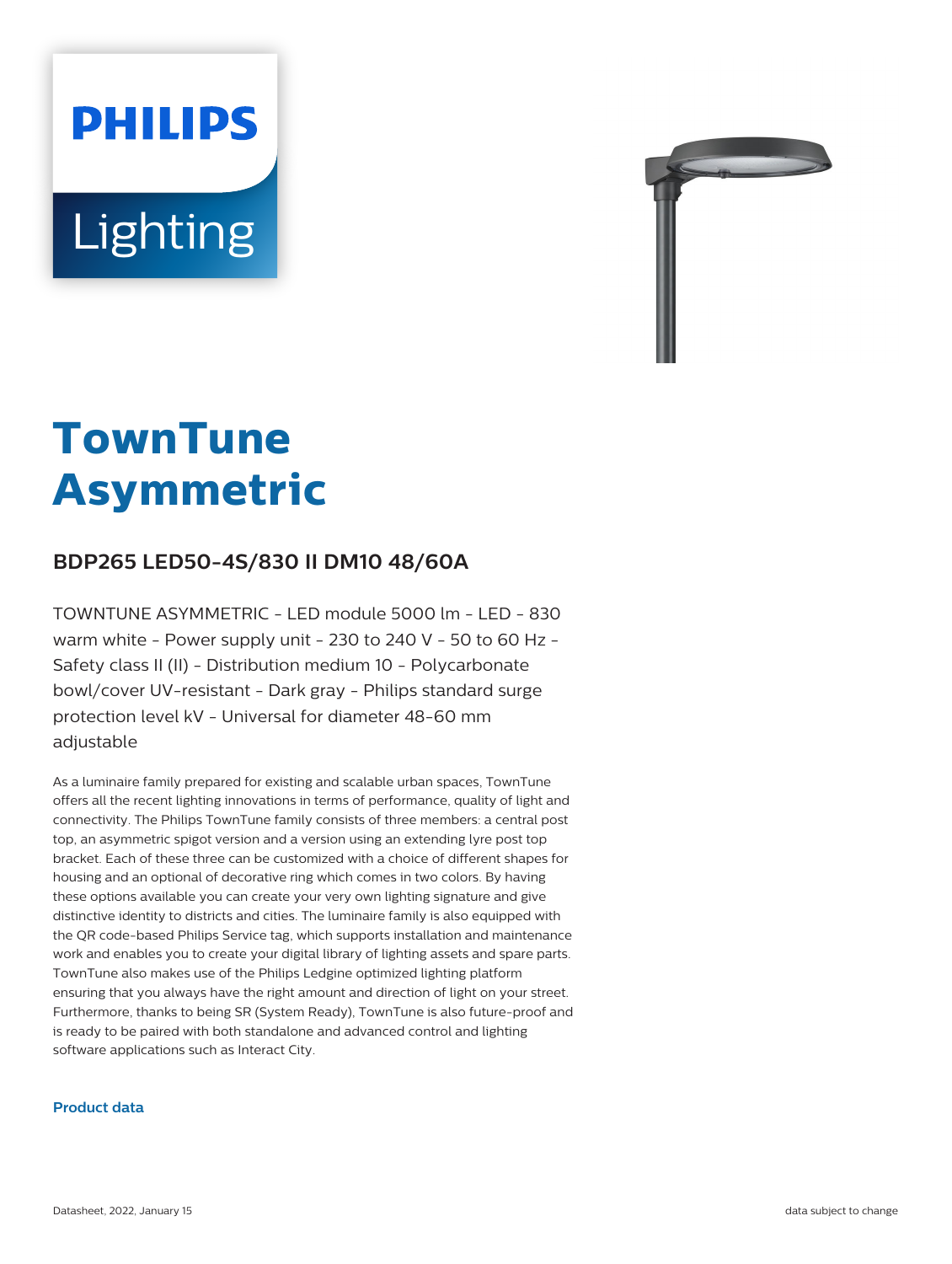## **TownTune Asymmetric**

| <b>General information</b>                  |                                               |
|---------------------------------------------|-----------------------------------------------|
| Lamp family code                            | LED50 [ LED module 5000 lm]                   |
| Light source color                          | 830 warm white                                |
| Light source replaceable                    | Yes                                           |
| Number of gear units                        | 1 unit                                        |
| Driver/power unit/transformer               | PSU [ Power supply unit]                      |
| Driver included                             | Yes                                           |
| Optical cover/lens type                     | PC-UV [ Polycarbonate bowl/cover UV-          |
|                                             | resistant]                                    |
| Luminaire light beam spread                 | $77^{\circ}$ - 11 $^{\circ}$ x 156 $^{\circ}$ |
| <b>Control interface</b>                    |                                               |
| Connection                                  | CI [ Internal connector]                      |
| Cable                                       |                                               |
| <b>Protection class IEC</b>                 | Safety class II (II)                          |
| <b>Flammability mark</b>                    | F [ For mounting on normally flammable        |
|                                             | surfaces]                                     |
| <b>CE mark</b>                              | CE mark                                       |
| <b>ENEC mark</b>                            | <b>ENEC</b> mark                              |
| <b>Warranty period</b>                      | 5 years                                       |
| Optic type outdoor                          | Distribution medium 10                        |
| <b>Remarks</b>                              | * At extreme ambient temperatures the         |
|                                             | luminaire might automatically dim down to     |
|                                             | protect components                            |
| Constant light output                       | No                                            |
| Number of products on MCB of 16 A type B 26 |                                               |
| <b>EU RoHS compliant</b>                    | Yes                                           |
| Light source engine type                    | LED                                           |
| Service tag                                 | Yes                                           |
| <b>Product family code</b>                  | BDP265 [ TOWNTUNE ASYMMETRIC]                 |
|                                             |                                               |
|                                             |                                               |
| <b>Light technical</b>                      |                                               |
| Upward light output ratio                   | 0                                             |
| Standard tilt angle posttop                 |                                               |
| Standard tilt angle side entry              | О°                                            |
|                                             |                                               |
| <b>Operating and electrical</b>             |                                               |
| <b>Input Voltage</b>                        | 230 to 240 V                                  |
| <b>Input Frequency</b>                      | 50 to 60 Hz                                   |
| Inrush current                              | 21 A                                          |
| Inrush time                                 | 0.225 ms                                      |
| Power Factor (Min)                          | 0.98                                          |
|                                             |                                               |
| <b>Controls and dimming</b>                 |                                               |
| <b>Dimmable</b>                             | No                                            |
|                                             |                                               |
| <b>Mechanical and housing</b>               |                                               |
| <b>Housing Material</b>                     | Aluminum die-cast                             |
| <b>Reflector material</b>                   | Acrylate                                      |
| Optic material                              | Polymethyl methacrylate                       |
| Optical cover/lens material                 | Polymethyl methacrylate                       |

| <b>Mounting device</b>              | 48/60A [ Universal for diameter 48-60 mm                           |
|-------------------------------------|--------------------------------------------------------------------|
|                                     | adjustable]                                                        |
| Optical cover/lens shape            | Convex lens                                                        |
| Optical cover/lens finish           | Clear                                                              |
| Overall height                      | 70 mm                                                              |
| Overall diameter                    | 477 mm                                                             |
| Effective projected area            | $0.033 \text{ m}^2$                                                |
| Color                               | Dark gray                                                          |
| Dimensions (Height x Width x Depth) | $70 \times$ NaN $\times$ NaN mm (2.8 $\times$ NaN $\times$ NaN in) |
|                                     |                                                                    |

| <b>Approval and application</b>        |                                            |
|----------------------------------------|--------------------------------------------|
| Ingress protection code                | IP66   Dust penetration-protected, jet-    |
|                                        | proof                                      |
| Mech. impact protection code           | IK09 [ 10 J]                               |
| Surge Protection (Common/Differential) | Philips standard surge protection level kV |

| Initial performance (IEC compliant)   |                        |
|---------------------------------------|------------------------|
| Initial luminous flux (system flux)   | 4100 lm                |
| Luminous flux tolerance               | $+/-7%$                |
| Initial LED luminaire efficacy        | 103 lm/W               |
| Init. Corr. Color Temperature         | 3000 K                 |
| Init. Color Rendering Index           | >80                    |
| Initial chromaticity                  | (0.410, 0.390) SDCM <5 |
| Initial input power                   | 40 W                   |
| Power consumption tolerance           | $+/-10%$               |
| Init. Color Rendering Index Tolerance | $+/-2$                 |

| Control gear failure rate at median useful 10 % |  |
|-------------------------------------------------|--|
| life 100000 h                                   |  |
| Lumen maintenance at median useful life* L96    |  |
| 100000h                                         |  |

| <b>Application conditions</b>      |                  |
|------------------------------------|------------------|
| Ambient temperature range          | $-40$ to +50 °C. |
| Performance ambient temperature Tq | $25^{\circ}$ C   |
| Maximum dim level                  | 10%              |

| <b>Product data</b>                  |                                    |
|--------------------------------------|------------------------------------|
| Full product code                    | 871869988657800                    |
| Order product name                   | BDP265 LED50-4S/830 II DM10 48/60A |
| <b>EAN/UPC - Product</b>             | 8718699886578                      |
| Order code                           | 88657800                           |
| <b>Numerator - Quantity Per Pack</b> |                                    |
| Numerator - Packs per outer box      |                                    |
| Material Nr. (12NC)                  | 912300024486                       |
| Net Weight (Piece)                   | 6.800 kg                           |